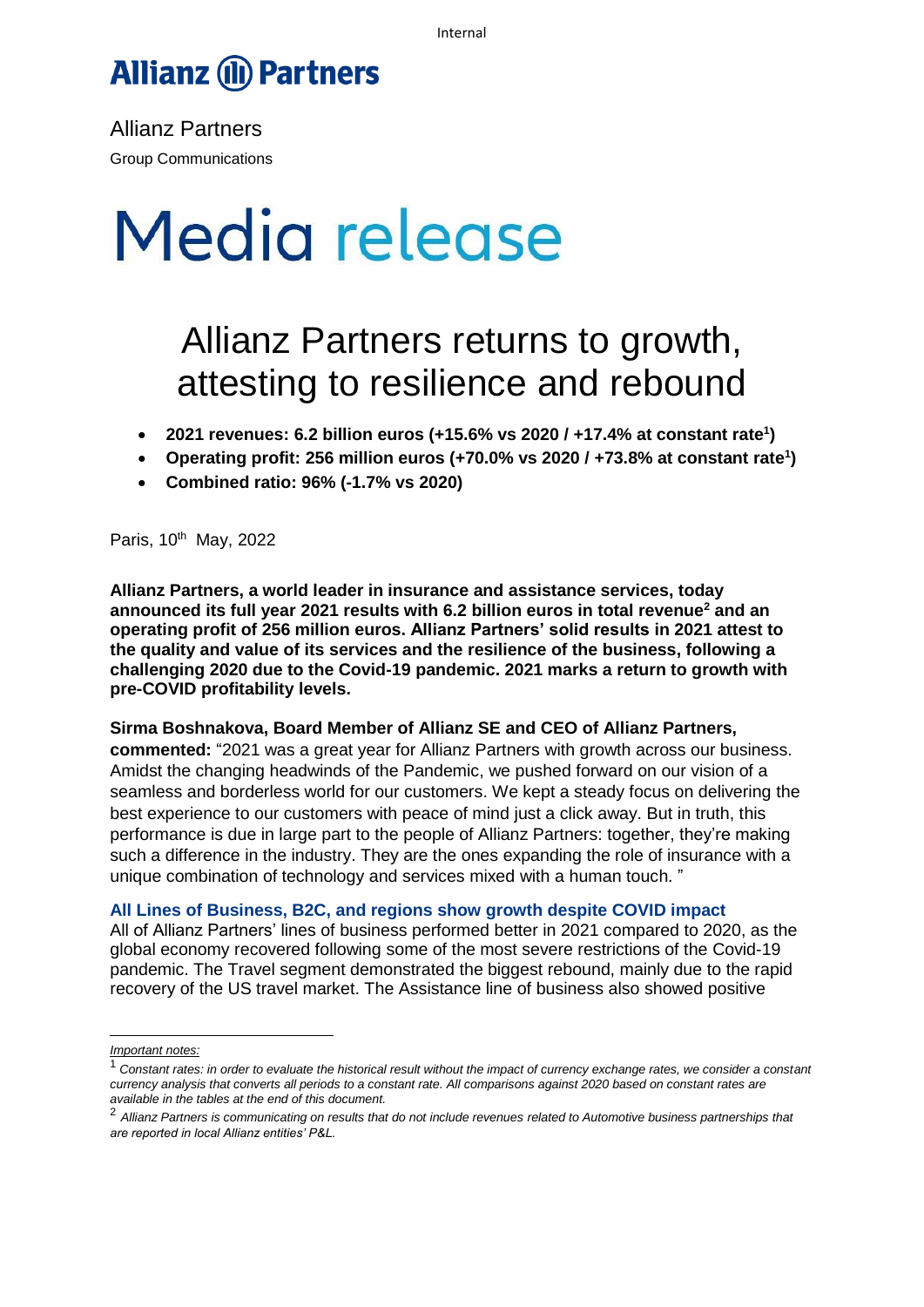growth, mainly in the Home and Roadside Assistance (RSA) business.

The **Travel Insurance business** increased by 55.2% compared to 2020, with 1.699 billion euros in revenues in 2021, driven by sales in North America and particularly in the US, thanks to the strong performance of e-commerce channels such as airline, OTA and event ticketing, and despite the challenging situation in APAC mainly due to international travel restrictions

**Assistance** grew by 6% compared to 2020, reaching 2.172 billion euros in revenues and driven by the performance of the Home and RSA lines of business. Home achieved robust organic growth in most of the existing countries whilst focusing deeply on quality performance. The home repair leader Multiasistencia delivered strong results, increasing in volumes in both new and existing accounts. The RSA business successfully grew in major markets like France, India, Greece and Turkey thanks to a mix of organic growth and new business wins, while maintaining its leading position in terms of customer satisfaction worldwide. For Easy Living, significant wins in the Elderly Care market in Australia are paving the way for growth in 2022.

**Health** reported revenues of 1.897 billion euros, +3.4% compared to 2020, strongly contributed to by Nextcare, the specialist brand for third party administration in the MENA region, with strong renewals and an increase in existing business with key clients. The traditional International Private Medical Insurance (iPMI) business segment continued to be adversely impacted by the pandemic environment, with a reduction in expat assignments and international students due to border closures. The business line continued to have very strong retention rates, with record Net Promotor Scores.

**Mobility** delivered a solid performance within P&C insurance driven by new Automotive contracts including the international digital platform for quality used car sales **heycar**, the launch of an European wide embedded insurance proposition for **Volvo**, and growth particularly in China and the Netherlands. Despite the challenging market context, topline grew to revenues of 313 million euros in 2021 (+0.4% vs. 2020), and operating profit was doubled through stringent portfolio management and optimization of operations.

Allianz Partners' **Direct Channels** achieved 187 million euros in revenue, with +27% of annual growth due to the gradual recovery of travel in 2021.

All regions except APAC showed better performance in 2021 compared to 2020. North Americas had the biggest increase, driven by the travel segment. Western Europe and Latin America, as well as North Central and Eastern Europe also had significant increases in business volumes. The APAC region did recover to previous levels yet due to the continuing impact of COVID on the business especially in China and Australia.

# **Designing new offers and business models to enhance the customer experience in the COVID context**

With the pandemic continuing to impact customers throughout 2021, Allianz Partners focused on designing new solutions to meet the changing needs of its customers, providing more digital touchpoints and supporting customers around their health and well-being needs. Allianz Partners has been enhancing products and offerings around the following strategic ecosystems: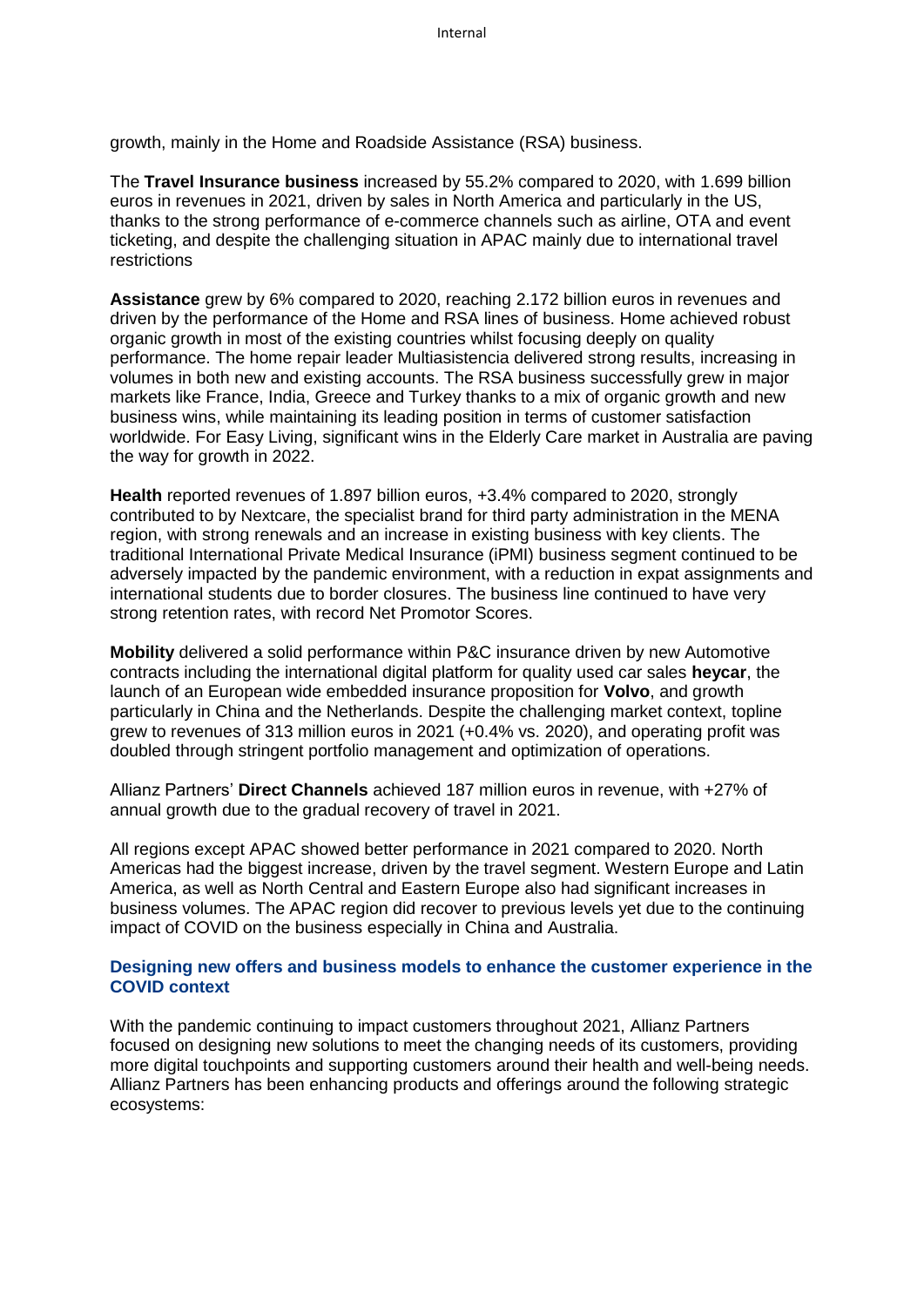## **Travel**

With the pandemic increasing the need for travel protection solutions, Allianz Partners launched their newest innovation in travel: the [Allyz](https://www.allyz.com/prehome/index.html) digital platform, a one-stop-shop for travel services offered to travelers. Allyz is powered by Amadeus' digital travel assistant APIs and offers services from partners such as Collinson Group. Allyz brings together safety, security and health services in one place, including a destination explorer, travel insurance, flight alerts, flight delay compensation, lounge access, telehealth services, 24/7 assistance and more. The service works according to a 'Freemium' membership model, with different features available depending on the type of account. Already launched in Spain, Germany, and France, Allyz is being rolled out globally in 2022.

Allianz Partners also worked to redesign and **simplify its travel products** to better meet the needs of today's travelers, particularly given the impacts of the pandemic and the robust travel recovery expected this year. To complement these new offerings, Allianz Partners accelerated the global rollout of its **travel claims portal**, a digital claims solution live in 11 European countries where customers can make and manage a claim from any device.

#### **Health & Wellness**

As part of its Digital Access to Care initiative to scale telehealth offerings in the health ecosystem, Allianz Partners launched an integrated **Digital Health Assistant** to meet the growing demand in digital health services. The popularity of teleconsultation services has been accelerated in recent times, with people reducing their social contact during lockdown as well as trying to balance busy lives. Live in Europe, MEA and APAC, the virtual assistant links customers to a range of digital health services and professionals such as an AI-based Symptom Checker, Doctor Chat for health advice within minutes via popular messenger apps and teleconsultation. This initiative, available in 30+ countries and to more than three million customers, is in line with Allianz Partners' goal to support customer convenience and make it as fast and easy as possible to access quality care.

Allianz Partners also launched new health cover propositions, including *Flexicare* for international short-term assignments healthcare cover and *Avenue*, which gives access to cross border private health care for a range of serious illnesses, for adults and children.

## **Mobility**

In the mobility space, Allianz Partners has continued to support OEM partners across the globe, driving further partnerships within the automotive and insurance sector. Significant gains in innovation and growth were made through partnering with new and micro mobility players in the field of driver and rider protection solutions across multiple geographies. Allianz Partners has signed multiple partnerships with the largest vehicle sharing and subscription operators, becoming the leading provider for embedded mobility insurance solutions in the European market. It also became the largest provider of benefit and protection insurance solutions for platform workers in Europe through its partnership with **Uber**. Allianz Partners is covering independent drivers and couriers in 23 European markets who use the Uber or Uber Eats app.

#### **Home & Living**

In the Home ecosystem, the implementation of digital assets has significantly contributed to an improvement in quality and cost management. The AI-based voicebot **Macarena** for claims notification and steering successfully managed more than one million calls in 2021 and **BillMA**, the group's bionic solution based on Optical Character Recognition for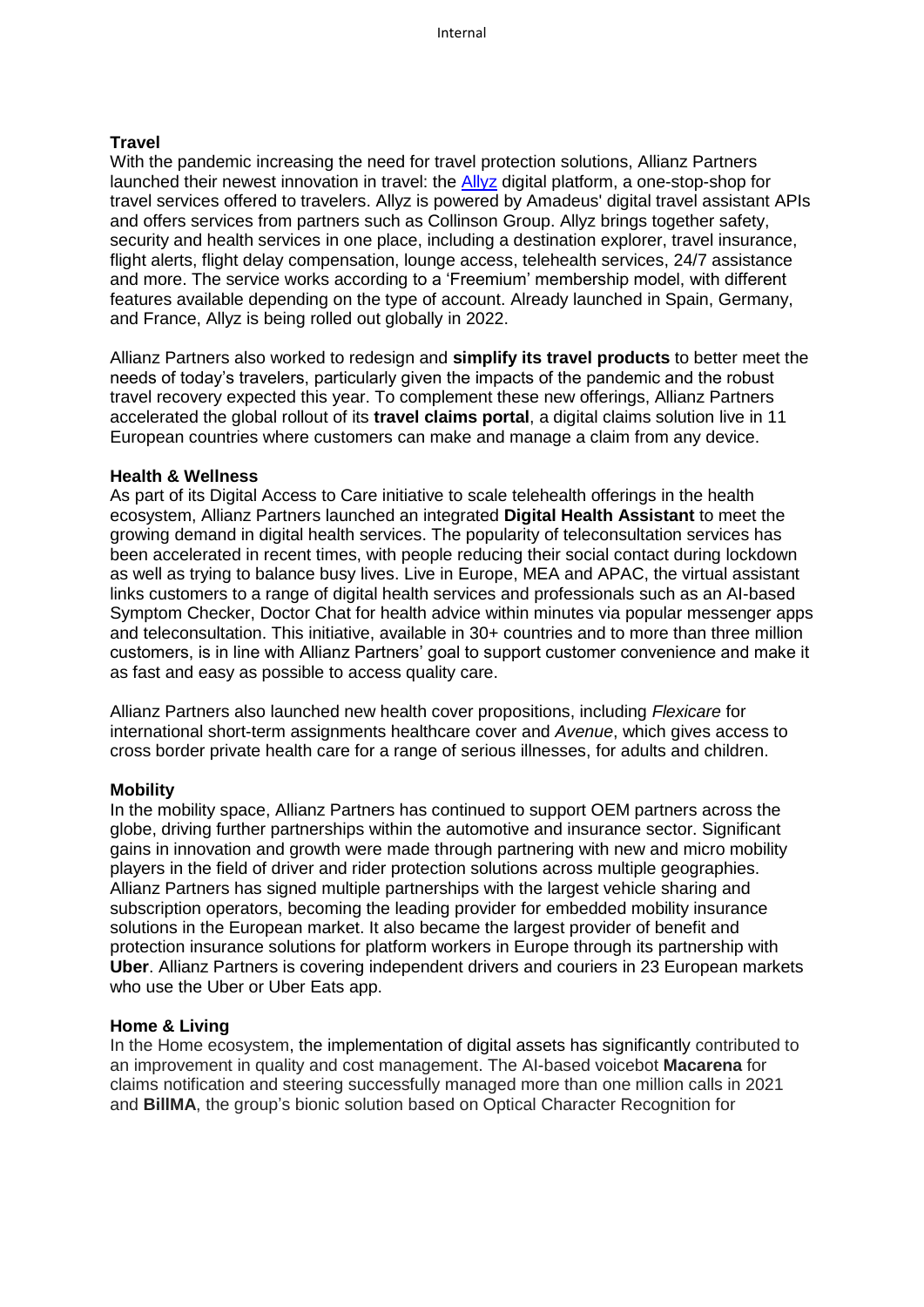automated validation of repair estimates and invoices, won the annual French Insurance trade award Trophée de l´Assurance as best "Technological Innovation".

In the Easy Living space, Allianz Partners has continued to support a growing number of business partners and end consumers, across the globe, to manage their health and support their families in case of accidents, illnesses or situations of dependency. Customers in France can now access these services 24/7 at the touch of a button through the new digital platform **Click&Assist**.

**Boshnakova added,** "Looking ahead, 2022 is bringing new challenges, with the continued impact of Covid-19 and inflation against the backdrop of the devastating events happening in Ukraine. But thanks to our people and the values we share, thanks to our solid organization, our investments in digitalization with a human touch and our strong vision, we will continue reinventing peace of mind for our customers and partners."

#### **Press contact**

Allianz Partners FleishmanHillard [allianzpartners@fleishmaneurope.com](mailto:allianzpartners@fleishmaneurope.com)

#### **About Allianz Partners**

Allianz Partners is a world leader in B2B2C insurance and assistance, offering global solutions that span international health and life, travel insurance, mobility and assistance. Customer driven, our innovative experts are redefining insurance services by delivering future-ready, high-tech high-touch products and solutions that go beyond traditional insurance. Our products are embedded seamlessly into our partners' businesses or sold directly to customers, and are available through several commercial brands including Allianz Assistance, Allianz Travel and Allianz Care. Present in over 75 countries, our 19,800 employees speak 70 languages, handle over 64 million cases each year, and are motivated to go the extra mile to offer peace of mind to our customers around the world.

For more information, please visit: [www.allianz-partners.com](http://www.allianz-partners.com/)

#### **Social media**

Follow us on Twitter [@AllianzPartners](https://twitter.com/AllianzPartners)

**in** Follow us on LinkedIn **Allianz [Partners](https://www.linkedin.com/company/allianz-partners?trk=tyah&trkInfo=clickedVertical:company,clickedEntityId:2255755,idx:2-2-3,tarId:1463470898947,tas:allianz%2520global)** 





#### **Annex:**

# **DETAILS OF PERCENT OF GROUP REVENUES PER LINE OF BUSINESS (in bn euros)**

|                 | ASSISTANCE | TRAVEL | <b>HEALTH</b> | <b>MOBILITY</b> |
|-----------------|------------|--------|---------------|-----------------|
| <b>REVENUES</b> | 2.172      | 1.699  | 1.897         | 0.313           |
| Var 2020 (%)    | +6.0%      | +55.2% | $+3.4\%$      | $+0.4%$         |